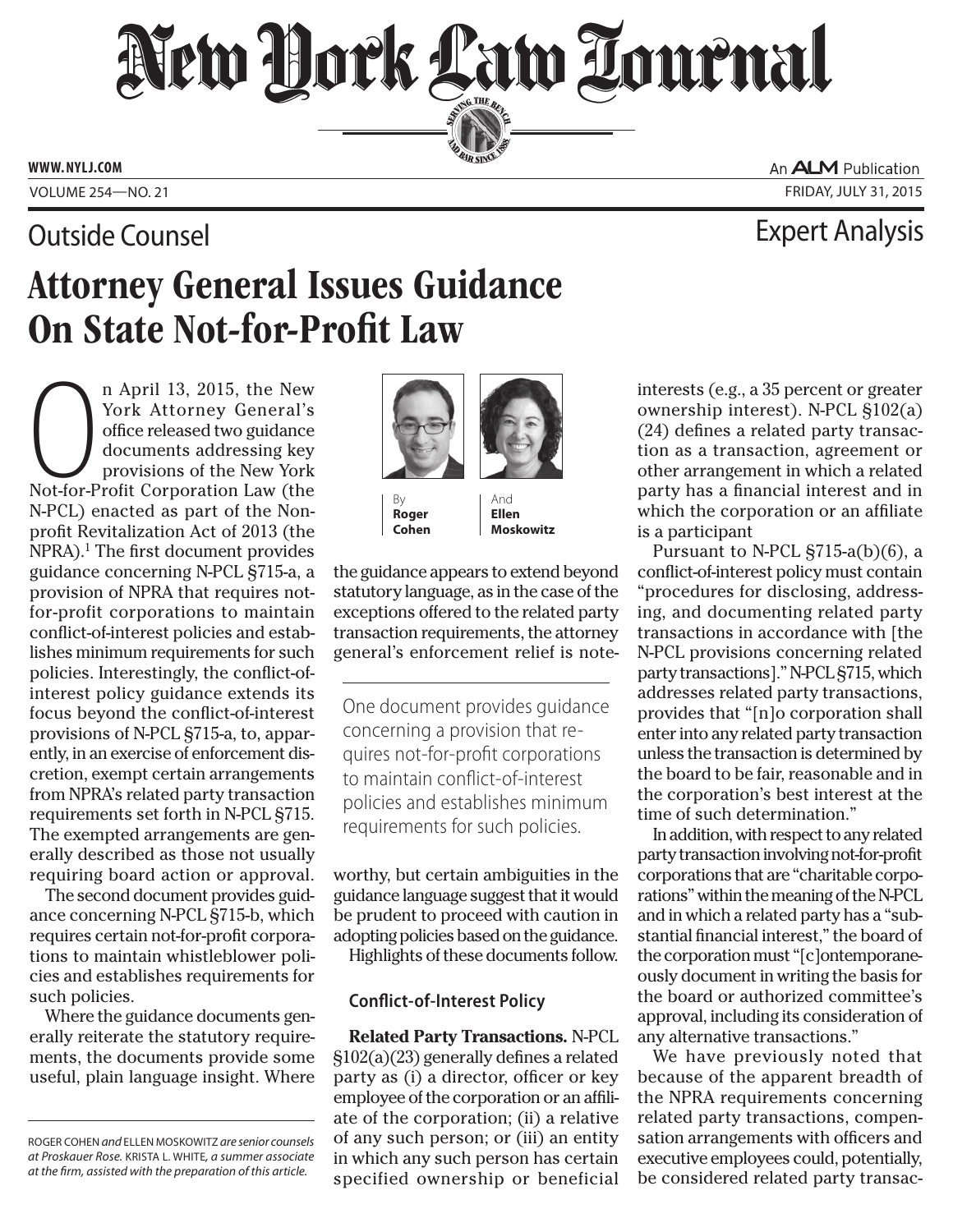tions, although the separate N-PCL regulation of compensation approvals, under N-PCL §515(b), would seem to indicate that additional regulation under the N-PCL §715-a related party rules would be questionable.<sup>2</sup>

The attorney general's guidance not only purports to exempt these compensation relationships from the related party requirements, but also exempts additional specified transactions. Specifically, the guidance notes that the "record-keeping requirements of section 715 of the N-PCL…may not apply to four types of transactions" because those transactions "are of a sort that does not usually require board action or approval."

The four types of transactions are: (1) de minimis transactions; (2) transactions or activities undertaken in the ordinary course of business by staff of the organization; (3) benefits provided to a related party solely as a member of a class that the corporation intends to benefit as part of the accomplishment of its mission; and (4) transactions related to compensation of employees or directors or reimbursement of reasonable expenses incurred by a related party on behalf of the corporation.

One uncertainty in the guidance concerns the extent to which the guidance exempts the four categories of transactions from all, and not merely some, of the N-PCL requirements applicable to related party transactions. Specifically, the guidance states that the "record-keeping requirements of section 715 of the N-PCL" may not apply to such transactions. This seems to suggest that board approval and, where applicable, consideration of alternative transactions, may be required.

Elsewhere, however, the guidance states more broadly that "the statutory process mandated by section 715 of the N-PCL" may not apply to transactions in the four identified categories. This indicates that none of the requirements under N-PCL §715 apply to such transactions. Given the emphasis in the guidance that the transactions in the four categories do "not usually require board action or approval," the latter interpretation seems more reasonable (otherwise, the guidance would require board approval of transactions that do not ordinarily require board approval).

With respect to compensation arrangements, the guidance notes that "[t]ransactions related to compensation of employees, officers or directors…are not considered related party transactions, unless that individual is otherwise a related party based on some other status, such as being a relative of another related party." If compensation arrangements are flatly "not considered related party transactions," then it would appear that neither the board approval nor the documentation requirements under N-PCL §715 should apply to such transactions.

We note that while it seems correct to

N-PCL §715-b requires not-forprofit corporations with 20 or more employees and annual revenue in excess of \$1 million to adopt whistleblower policies to prohibit retaliation against employees who report "in good faith" action or suspected action that is illegal, fraudulent, or in violation of "any adopted policy of the corporation."

carve out compensation arrangements from the related party procedures, the guidance's rationale for doing so raises some concern. The guidance suggests that the basis of this exemption is that compensation afforded to directors or executive employees is reasonably characterized as not typically subject to board action or approval. This rationale seems questionable, however, in light of the now common practice, prompted by concerns associated with IRS intermediate sanctions, of having exempt organization boards or board committees review and approve executive compensation.

With respect to a "de minimis" transaction, the guidance takes a relative approach, stating, "[w]hat constitutes a "de minimis" transaction will depend on the size of the corporation's budget and assets and the size of the transaction. A transaction that merits review by the board of a smaller corporation might not merit review by the board of a larger organization."

The guidance notes that a transaction qualifies as an "ordinary course" transaction if it is "consistent either with the corporation's consistently applied past practices in similar transactions or with common practices in the sector in which the corporation operates." The guidance offers several examples of such a transaction, including, for example:

•A nonprofit hospital uses the local electric utility for its electrical service and supply, and a 35 percent shareholder of the local electric utility is a member of the board;

• A relative of a board member is hired for a paid summer internship following the review of a resume and interviews which are conducted in accordance with the corporation's typical procedures; and

• A director of a hospital is a partner at a law firm and the hospital retains the law firm in accordance with a written, established, and enforced policy for the selection, retention, evaluation, and payment of outside counsel.

Notably, the guidance suggests that the provisions of N-PCL §715-a, regarding conflicts procedures, may continue to apply to transactions in the four identified categories, noting that related parties "may not intervene or seek to influence the decision-maker or reviewer in these transactions. The decision-maker, and those responsible for reviewing or influencing these transactions, should not consider or be affected by a related party's involvement in decisions on matters that may affect the decision-maker or those who